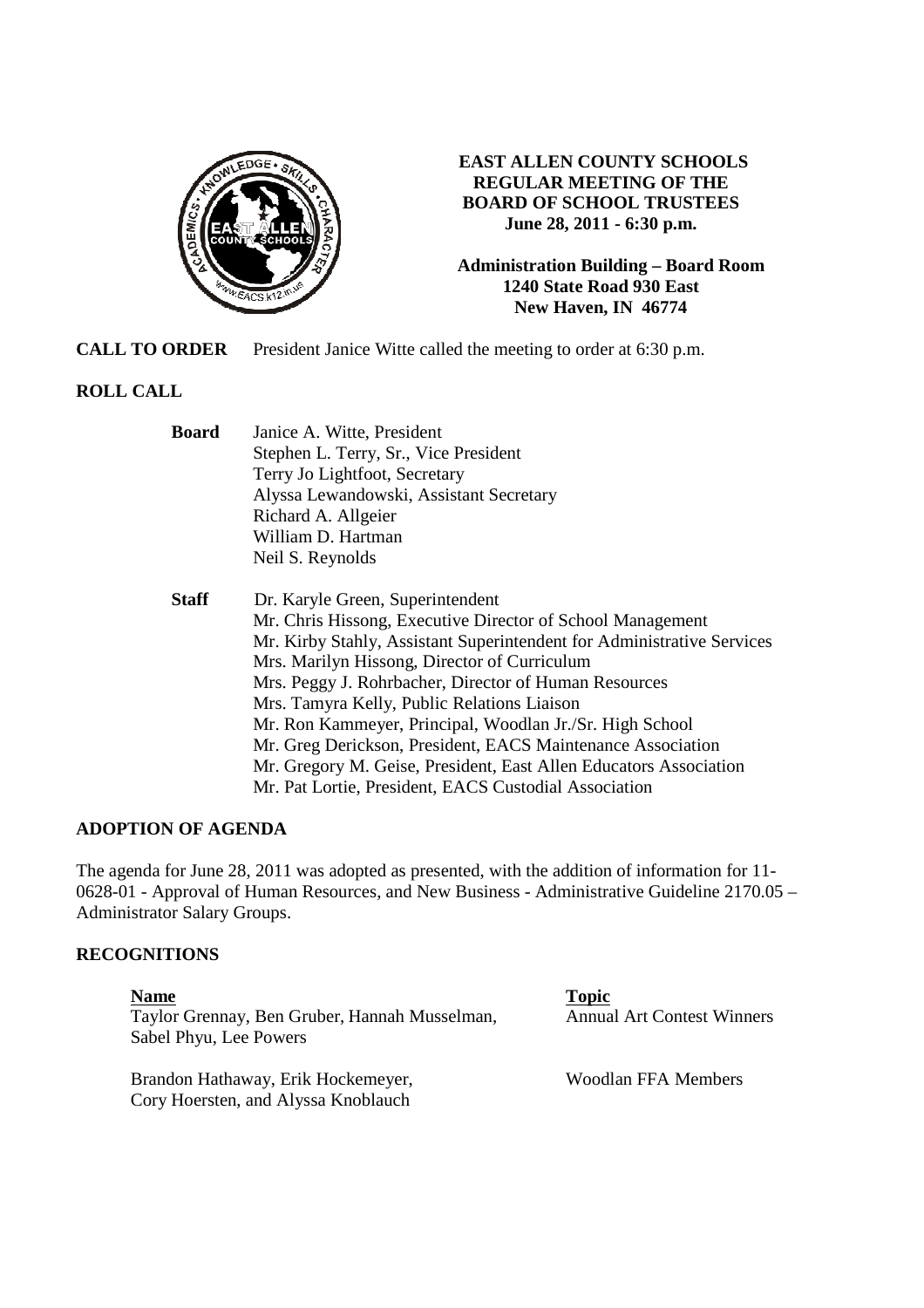# **HEARING OF VISITORS**

Public input was taken in a small group setting with an opportunity to have meaningful dialogue with members of the Board of School Trustees. Administrators took notes which were sent to all Board members for perusal.

### **APPROVAL OF MINUTES:** June 7, 2011 Regular Meeting

# IX. PUBLIC HEARING REGARDING EACS WELLNESS ADVISORY COUNCIL 1.0 EACS Wellness Guideline Review -No changes recommended. 2.0 Review of 10-11 Accomplishments 3.0 Wellness Council Plans for 2011-12SY 4.0 Public Expressions 5.0 Adjournment

# **SUPERINTENDENT COMMUNICATIONS**

**Speaker(s)**<br>Barton-Coe-Vilamaa Representatives Highland

Highland Terrace Elementary School, New Haven Elementary, New Haven Middle School Complex

# **ACTION AGENDA**

### **CONSENT MOTION:**

| 11-0628-01 | <b>Approval of Human Resources</b>                                                                          |
|------------|-------------------------------------------------------------------------------------------------------------|
| 11-0628-02 | <b>Approval of Financial Reports</b>                                                                        |
| 11-0628-03 | Approval of Meetings and Conferences                                                                        |
| 11-0628-04 | Approval of Application and Receipt of Funds for the Title I (Basic) Grant                                  |
| 11-0628-05 | Approval of Application and Receipt of Funds for Adult Education Grant                                      |
| 11-0628-06 | Approval of Application and Receipt of Funds for the Remediation and Preventive<br><b>Remediation Grant</b> |
| 11-0628-07 | Adoption of Resolution to Reduce Appropriations Within Debt Services Fund                                   |
| 11-0628-08 | Adoption of Resolution to Transfer Funds to Rainy Day Fund From Debt Services Fund                          |
| 11-0628-09 | Approval of Contract for Richard Van Acker                                                                  |
| 11-0628-10 | Approve Asphalt Bid for Playground and Fencing at Prince Chapman Academy                                    |